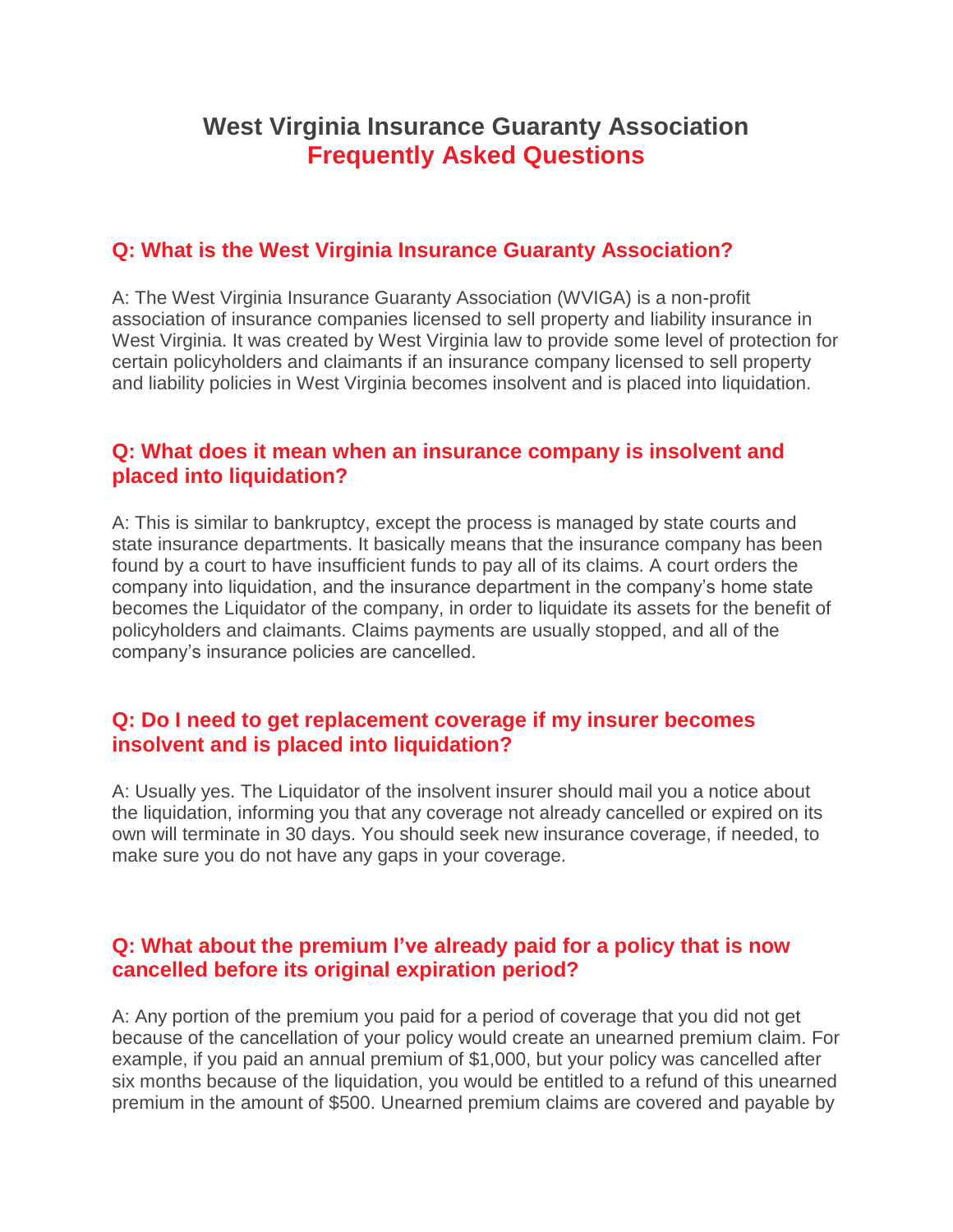the WVIGA on a per policy basis, provided it exceeds \$100. Payment of unearned premium claims will often be delayed, because we rely on the Liquidator to get us the proper documentation so that we can determine the amount of the unearned premium that is due. Once we get the appropriate data, your unearned premium claim will be paid as soon as possible.

#### **Q: What protection do I have for other claims if my property or liability insurer is found to be insolvent and ordered into liquidation?**

A: The WVIGA provides limited protection of your property and liability insurance benefits. It was not meant to supply full replacement of all benefits of your insurance policy, but instead is meant to reduce your financial loss from the liquidation. This limited protection is fully described in West Virginia Code article 26 and is summarized in the questions and answers that follow.

### **Q: What kinds of insurance policies are protected by the WVIGA?**

A: Most forms of commonly available property and liability insurance policies, such as auto policies, homeowners policies, and most common business property and liability policies are protected. We do not cover title insurance, surety, disability, mortgage guaranty, and ocean marine insurance. We also do not cover life insurance, health insurance, or annuities, but limited protection for those products is provided by the West Virginia Life & Health Insurance Guaranty Association (WVLHIGA). See their website in Links for more details of their coverage.

### **Q: Are all policies that you do cover protected fully?**

A: No. The maximum payable by the WVIGA on a claim is the lesser of your policy limits or \$300,000. The WVIGA is not obligated to pay any claim that does not exceed \$100.00. If your policy has a deductible, it would still apply. Many claims will be covered fully, but some claims will be subject to our claims limits or other limitations provided by law. Workers compensation claims payments are not subject to the above limitations.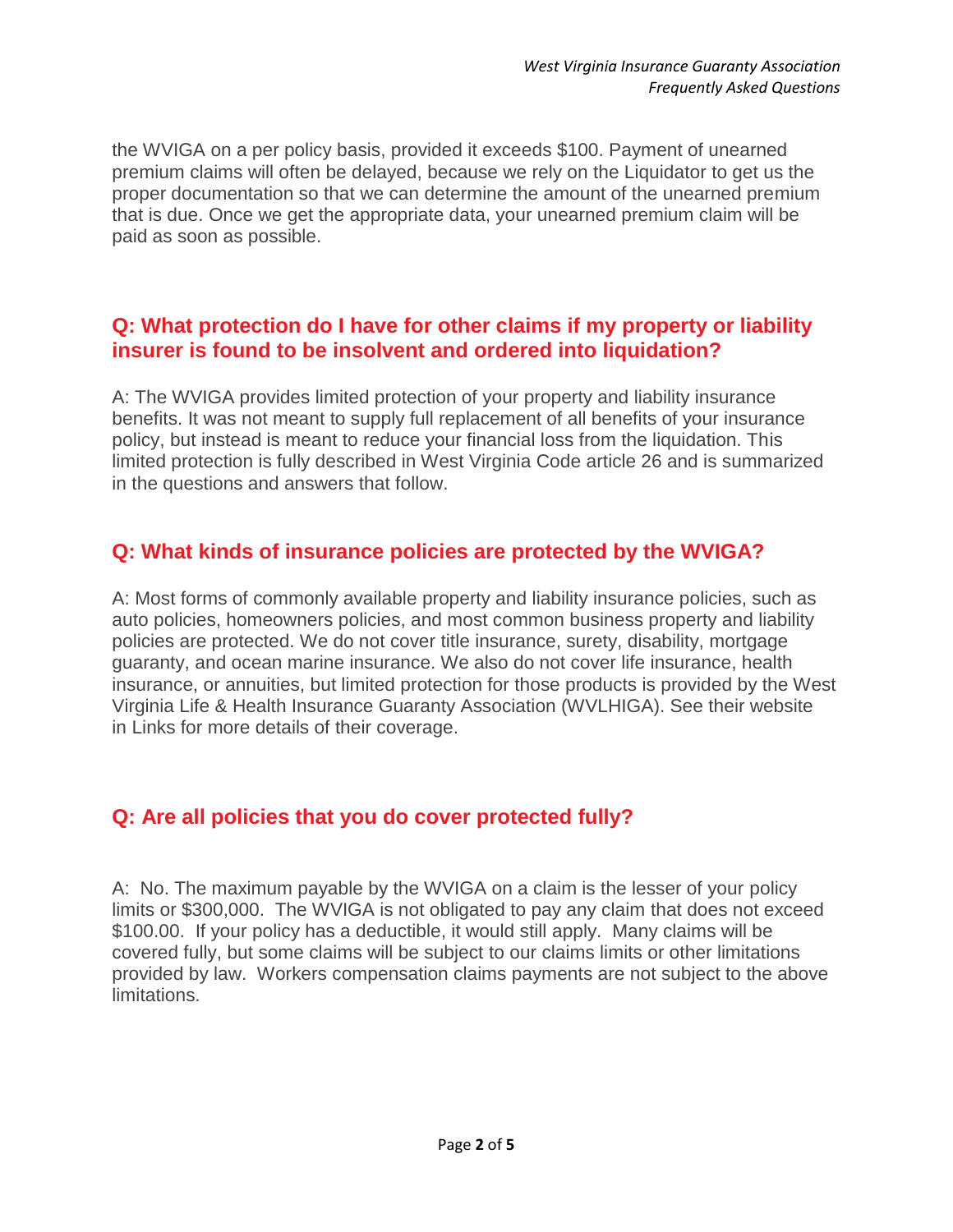### **Q: Are there any further limits on WVIGA coverage?**

A: Yes. Policyholders or claimants must first exhaust any other insurance that is available to pay any portion of their claim or damages. Any amount payable by any other insuranceis subtracted from any amount payable by the WVIGA. For example, if you have a bodily injury claim against an insured of an insolvent insurer for \$25,000, but your health insurance has paid \$10,000 of your medical bills, the maximum payable by the WVIGA would be \$15,000. Also, if you were harmed by an insured of an insolvent auto insurer, you must first exhaust your own collision coverage and uninsured motorists coverage, if any, before any amount is payable by the WVIGA. The WVIGA is the payer of last resort after all other available insurance coverage is fully exhausted. Insurance companies are not permitted to seek payment directly or indirectly from the WVIGA. This means that they cannot require you to reimburse them for amounts that would have been covered by the insolvent insurer's policy.

### **Q: Is everyone protected by the WVIGA?**

A: No. The WVIGA only provides protection for residents of West Virginia. All other states have similar organizations that protect their own citizens. If you are a West Virginia resident who has a claim against an out-of-state insured of an insolvent insurer, you must first seek coverage from the guaranty fund in the insured's state. For workers compensation claims, the WVIGA provides protection to West Virginia resident claimants. Any amount payable by any other guaranty association is subtracted from any amount payable by the WVIGA.

### **Q: Am I protected from the insolvency of all insurers?**

A: No. We cover only the insolvency of property and liability insurers who were licensed by, and authorized to do business in, the State of West Virginia at the time the policy was issued or at the time of the insured event. We do not cover policies issued on a surplus lines basis by non-licensed insurers.

## **Q: What happens if a portion of my claim is not payable by the WVIGA?**

A: Any amount that remains unpaid by the WVIGA on a valid claim remains as a claim against the insolvent insurer, so you should complete the Proof Of Claim form that you will likely get from the Liquidator. You may then get all or a portion of the remainder of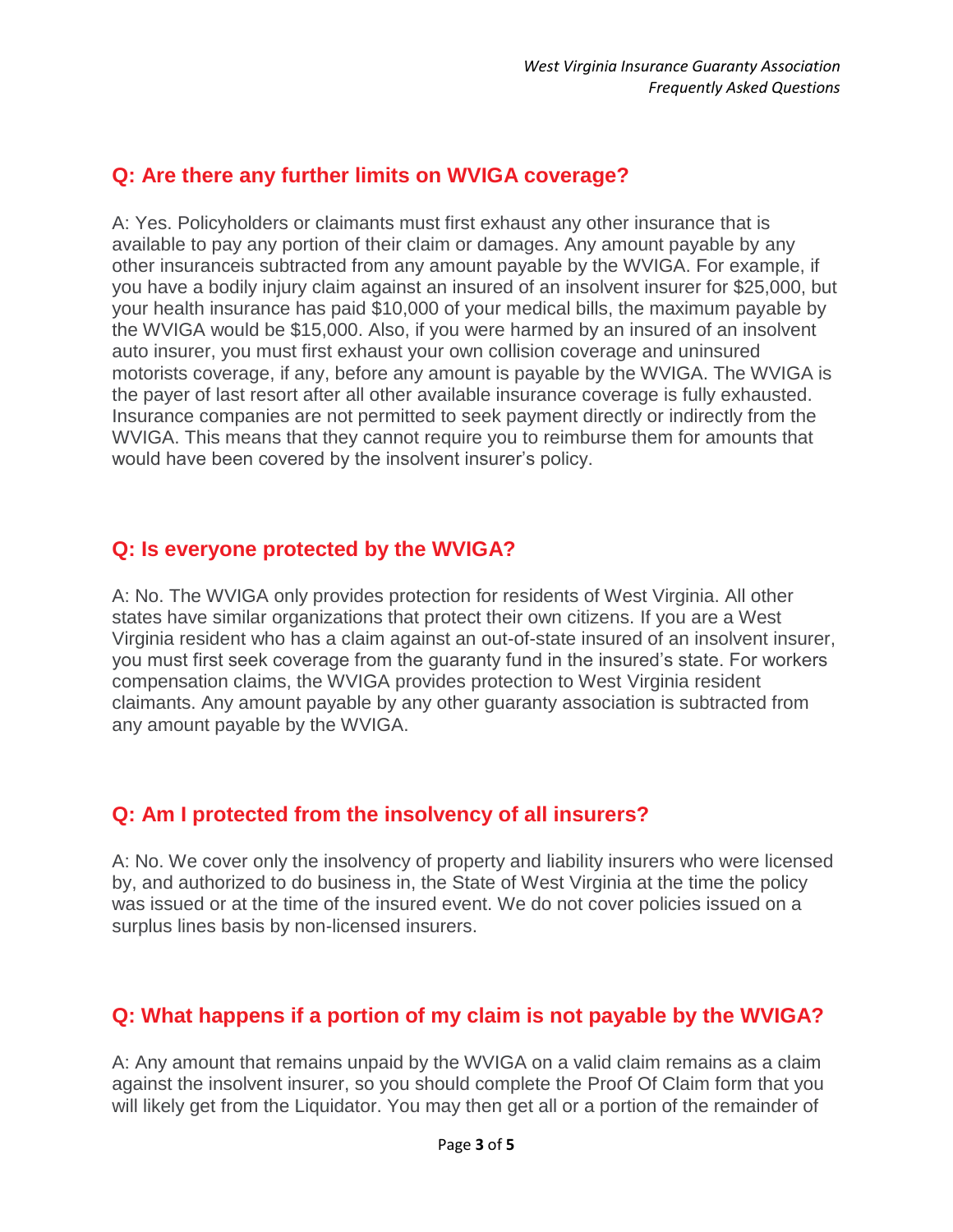your claim paid by the Liquidator, depending on the amount of the insolvent insurer's assets. However, payment from the Liquidator is likely to be delayed for a number of years.

### **Q: Is there any time limit on when I can file a claim with the WVIGA?**

A: Yes. We must receive notice of your claim before the date set by the Liquidation court to file claims in the estate of the insolvent insurer (usually one year).

### **Q: How do I give you notice of my claim?**

A: The insolvent insurer will usually send all open West Virginia claim files to us for handling, and that is all the notice we need. We will contact you when we receive your file. If you have a new claim that was not reported to the insurer before its liquidation, you should notify us directly. No special form is needed – just a report of the actual facts of the specific claim event. If you believe you have an existing claim, and you have not heard from us after a few months, you should contact our office to be sure we have notice of your claim.

### **Q: If I have been sued, and the insolvent insurer was providing a lawyer to defend me, will the WVIGA continue to defend me?**

A: Usually yes, subject to our review of your claim to determine if a defense was properly covered by your policy. We may continue to use the same lawyer who you were already using, or we may choose to assign the case to a new lawyer. If covered by your policy, we will pay your legal fees in addition to the underlying claim up to our limits.

### **Q: Will there be delays in the handling of my claim?**

A: Some delays are likely, since we must first obtain the files from the insolvent insurer and have time to review those files internally. Oftentimes, the files are in poor condition when we receive them. If you are a defendant in a lawsuit being defended by the insolvent insurer, the WVIGA Act allows us to have your case stayed for up to six months to get up to speed on your claim. We will make every effort to quickly identify and expedite the handling of any hardship cases, such as when your auto is in the